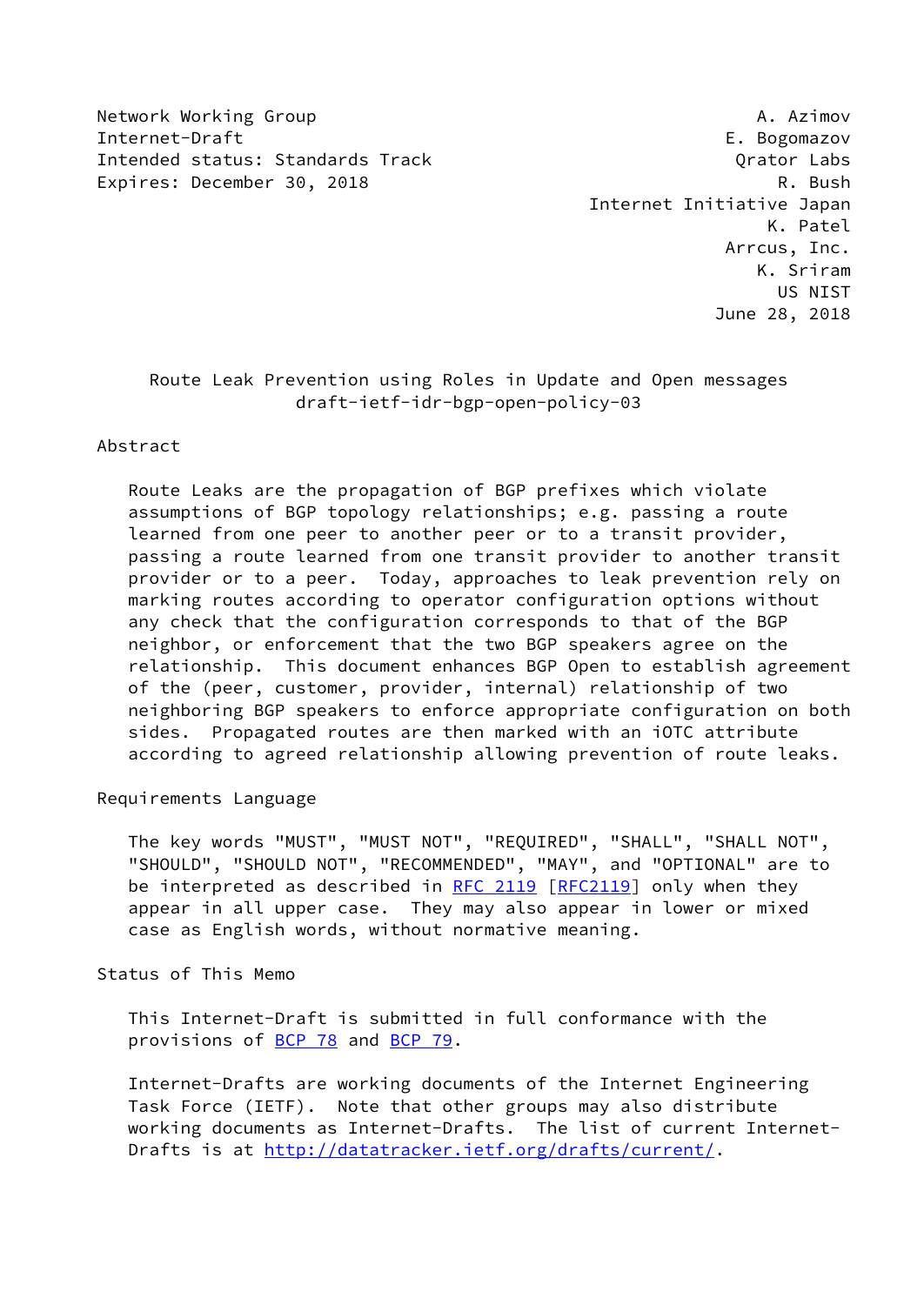Internet-Drafts are draft documents valid for a maximum of six months and may be updated, replaced, or obsoleted by other documents at any time. It is inappropriate to use Internet-Drafts as reference material or to cite them other than as "work in progress."

This Internet-Draft will expire on December 30, 2018.

Copyright Notice

 Copyright (c) 2018 IETF Trust and the persons identified as the document authors. All rights reserved.

This document is subject to [BCP 78](https://datatracker.ietf.org/doc/pdf/bcp78) and the IETF Trust's Legal Provisions Relating to IETF Documents [\(http://trustee.ietf.org/license-info](http://trustee.ietf.org/license-info)) in effect on the date of publication of this document. Please review these documents carefully, as they describe your rights and restrictions with respect to this document. Code Components extracted from this document must include Simplified BSD License text as described in Section 4.e of the Trust Legal Provisions and are provided without warranty as described in the Simplified BSD License.

Table of Contents

| Preamble                                                                | $\overline{3}$  |
|-------------------------------------------------------------------------|-----------------|
| 1.1. Peering Relationships                                              | $\overline{3}$  |
| 2.                                                                      | $\overline{3}$  |
| 3.                                                                      | $\overline{3}$  |
| 4.                                                                      | $\overline{4}$  |
| 5.                                                                      | $\overline{4}$  |
| 6.                                                                      | $\overline{5}$  |
|                                                                         | $\overline{5}$  |
| BGP Internal Only To Customer attribute $\dots \dots \dots \dots$<br>7. | 6               |
| 8.                                                                      | 6               |
| 9.                                                                      | $\mathbf{I}$    |
| 10.                                                                     | $\mathbf{I}$    |
|                                                                         | $\overline{1}$  |
|                                                                         | 8               |
|                                                                         | 8               |
|                                                                         | 8               |
| Normative References<br>14.1.                                           | $\underline{8}$ |
| Informative References<br>14.2.                                         | 8               |
| Authors' Addresses                                                      | 9               |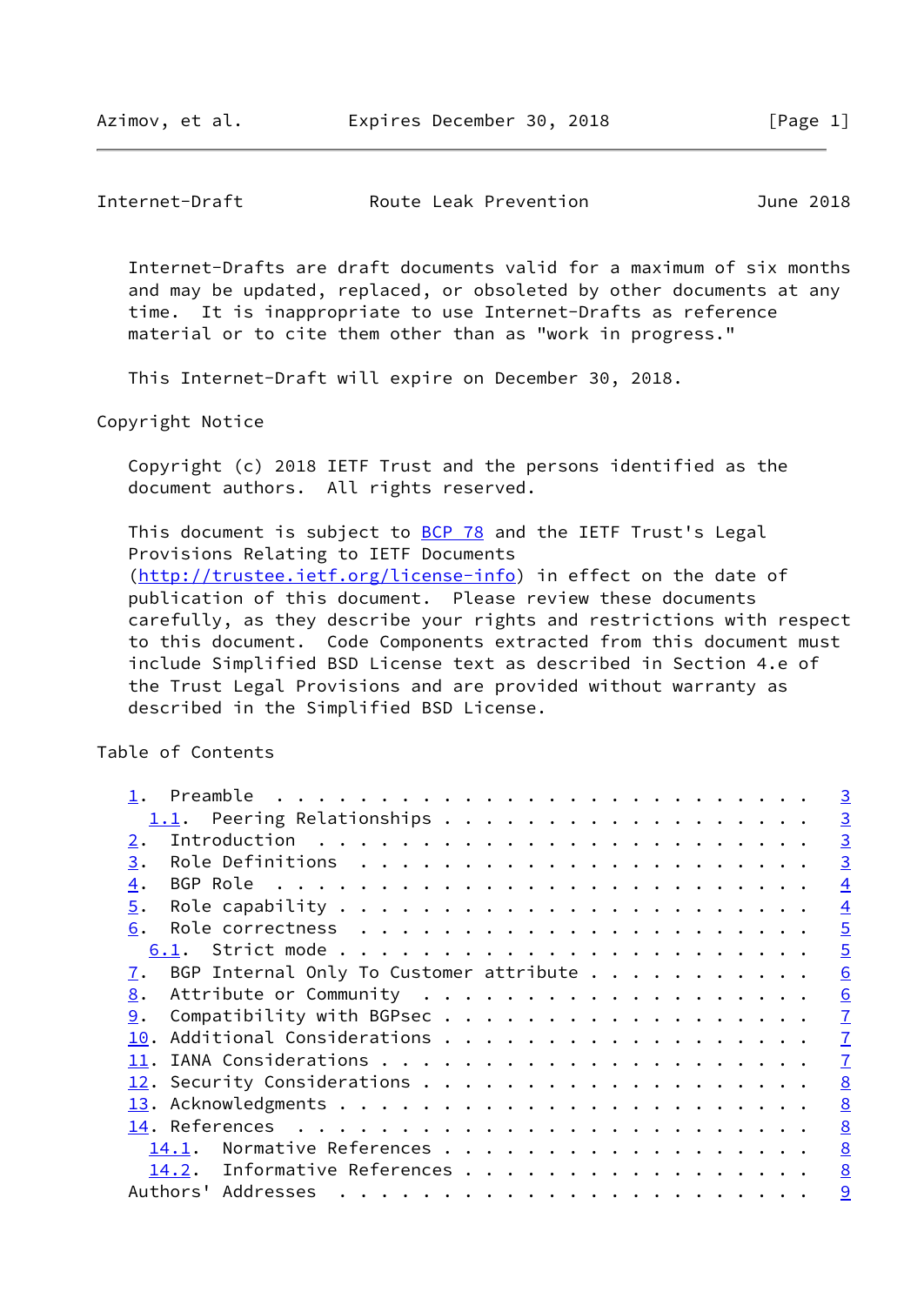Azimov, et al. Expires December 30, 2018 [Page 2]

<span id="page-2-1"></span>Internet-Draft Route Leak Prevention June 2018

### <span id="page-2-0"></span>[1](#page-2-0). Preamble

## <span id="page-2-2"></span>[1.1](#page-2-2). Peering Relationships

 Despite uses of words such as "Customer," "Peer." etc. the intent is not business relationships, who pays whom, etc. These are common terms to represent restrictions on BGP route propagation, sometimes known as Gao-Rexford model. E.g. if A is a "peer" of B and C, A does not propagate B's prefixes to C. If D is a "customer" of E and F, D does not propagate prefixes learned from E to F.

 As the whole point of route leak detection and prevention is to prevent vioation of these relationships, they are inescapable.

<span id="page-2-3"></span>[2](#page-2-3). Introduction

This document specifies a new BGP Capability Code, [[RFC5492\]](https://datatracker.ietf.org/doc/pdf/rfc5492) Sec 4, which two BGP speakers MAY use to ensure that they MUST agree on their relationship; i.e. customer and provider or peers. Either or both may optionally be configured to require that this option be exchanged for the BGP Open to succeed.

 Also this document specifies a way to mark routes according to BGP Roles established in OPEN message and a way to create double-boundary filters for prevention of route leaks via new BGP Path Attribute.

 For the purpose of this document, BGP route leaks are when a BGP route was learned from transit provider or peer and is announced to another provider or peer. See [\[I-D.ietf-grow-route-leak-problem-definition](#page-9-1)]. These are usually the result of misconfigured or absent BGP route filtering or lack of coordination between two BGP speakers.

 [I-D.ietf-idr-route-leak-detection-mitigation] The mechanism proposed in that draft provides the opportunity to detect route leaks made by third parties but provides no support to strongly prevent route leak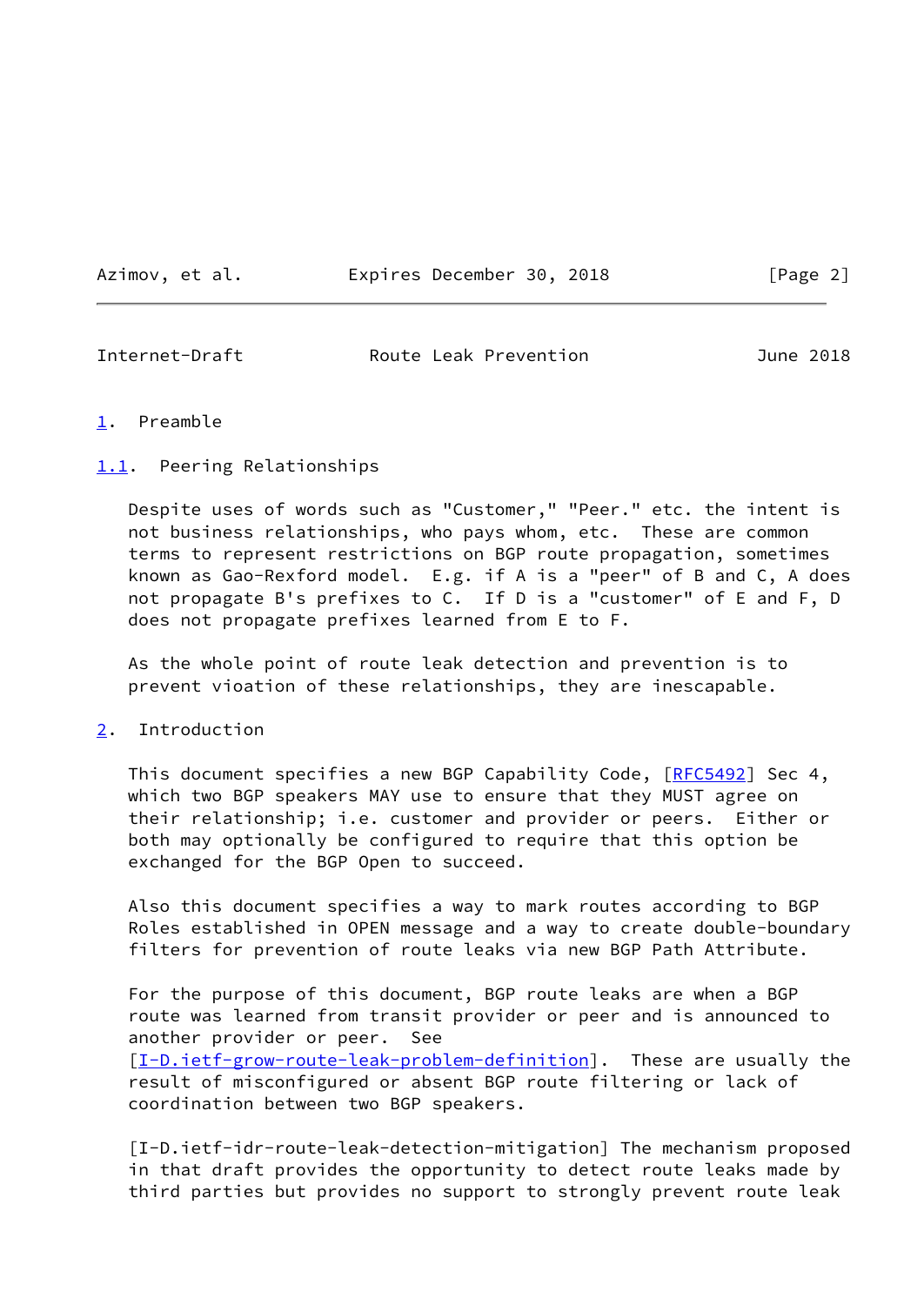creation.

 Also, route tagging which relies on operator maintained policy configuration is too easily and too often misconfigured.

<span id="page-3-0"></span>[3](#page-3-0). Role Definitions

 As many of these terms are used differently in various contexts, it is worth being explicit.

| Azimov, et al. | Expires December 30, 2018 | [Page 3] |
|----------------|---------------------------|----------|
|----------------|---------------------------|----------|

<span id="page-3-2"></span>Internet-Draft Route Leak Prevention June 2018

- A Provider: sends their own routes and (possibly) a subset of routes learned from their other customers, peers, and transit providers to their customer.
- A Customer: accepts 'transit routes' from its provider(s) and announces their own routes and the routes they have learned from the transitive closure of their customers (AKA their 'customer cone') to their provider(s).
- A Peer: announces their routes and the routes from their customer cone to other Peers.
- An Internal: announces all routes, accepts all routes.

 Of course, any BGP speaker may apply policy to reduce what is announced, and a recipient may apply policy to reduce the set of routes they accept.

<span id="page-3-1"></span>[4](#page-3-1). BGP Role

 BGP Role is new configuration option that SHOULD be configured at each BGP session. It reflects the real-world agreement between two BGP speakers about their peering relationship.

Allowed Role values for eBGP sessions are:

- o Provider sender is a transit provider to neighbor;
- o Customer sender is customer of neighbor;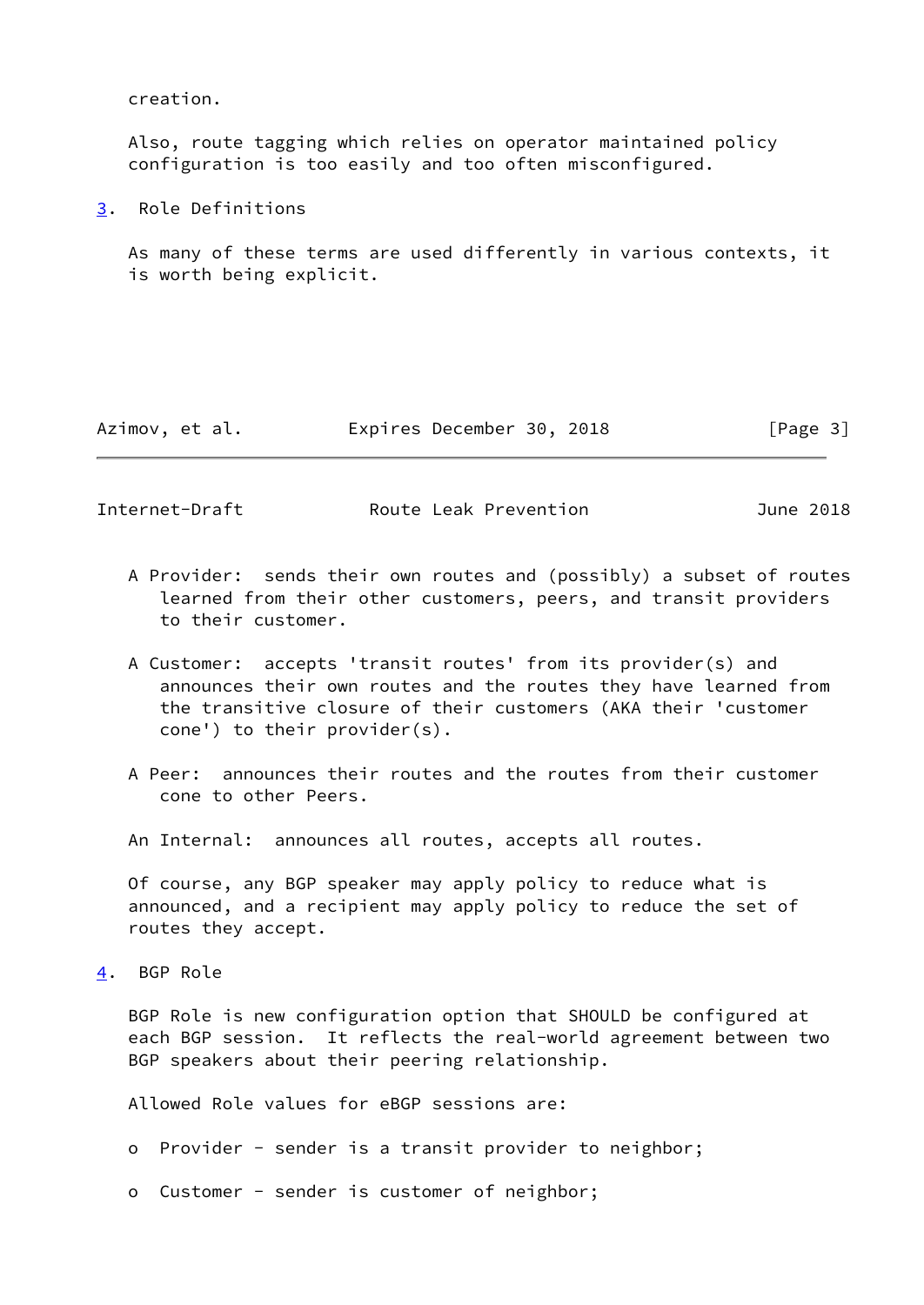<span id="page-4-0"></span>

|    | $\circ$                           | Peer - sender and neighbor are peers;                                                                                            |             |
|----|-----------------------------------|----------------------------------------------------------------------------------------------------------------------------------|-------------|
|    | $\circ$                           | Internal - sender and neighbor is part of same organization.                                                                     |             |
|    |                                   | For iBGP sessions only Internal role MAY be configured.                                                                          |             |
|    |                                   | Since BGP Role reflects the relationship between two BGP speakers, it<br>could also be used for more than route leak mitigation. |             |
| 5. | Role capability                   |                                                                                                                                  |             |
|    |                                   | The TLV (type, length, value) of the BGP Role capability are:                                                                    |             |
|    | o Type - $\langle TBD1 \rangle$ ; |                                                                                                                                  |             |
|    | Length - $1$ (octet);<br>$\circ$  |                                                                                                                                  |             |
|    | $\circ$                           | Value - integer corresponding to speaker' BGP Role.                                                                              |             |
|    |                                   |                                                                                                                                  |             |
|    | Azimov, et al.                    | Expires December 30, 2018                                                                                                        | [Page $4$ ] |
|    | Internet-Draft                    | Route Leak Prevention                                                                                                            | June 2018   |

<span id="page-4-2"></span> +--------+----------------------+ | Value | Role name | +--------+----------------------+ 0 | Sender is Peer 1 | Sender is Provider 2 | Sender is Customer 3 | Sender is Internal +--------+----------------------+

Table 1: Predefined BGP Role Values

<span id="page-4-1"></span>[6](#page-4-1). Role correctness

[Section 4](#page-3-1) described how BGP Role is a reflection of the relationship between two BGP speakers. But the mere presence of BGP Role doesn't automatically guarantee role agreement between two BGP peers.

 To enforce correctness, the BGP Role check is used with a set of constrains on how speakers' BGP Roles MUST corresponded. Of course, each speaker MUST announce and accept the BGP Role capability in the BGP OPEN message exchange.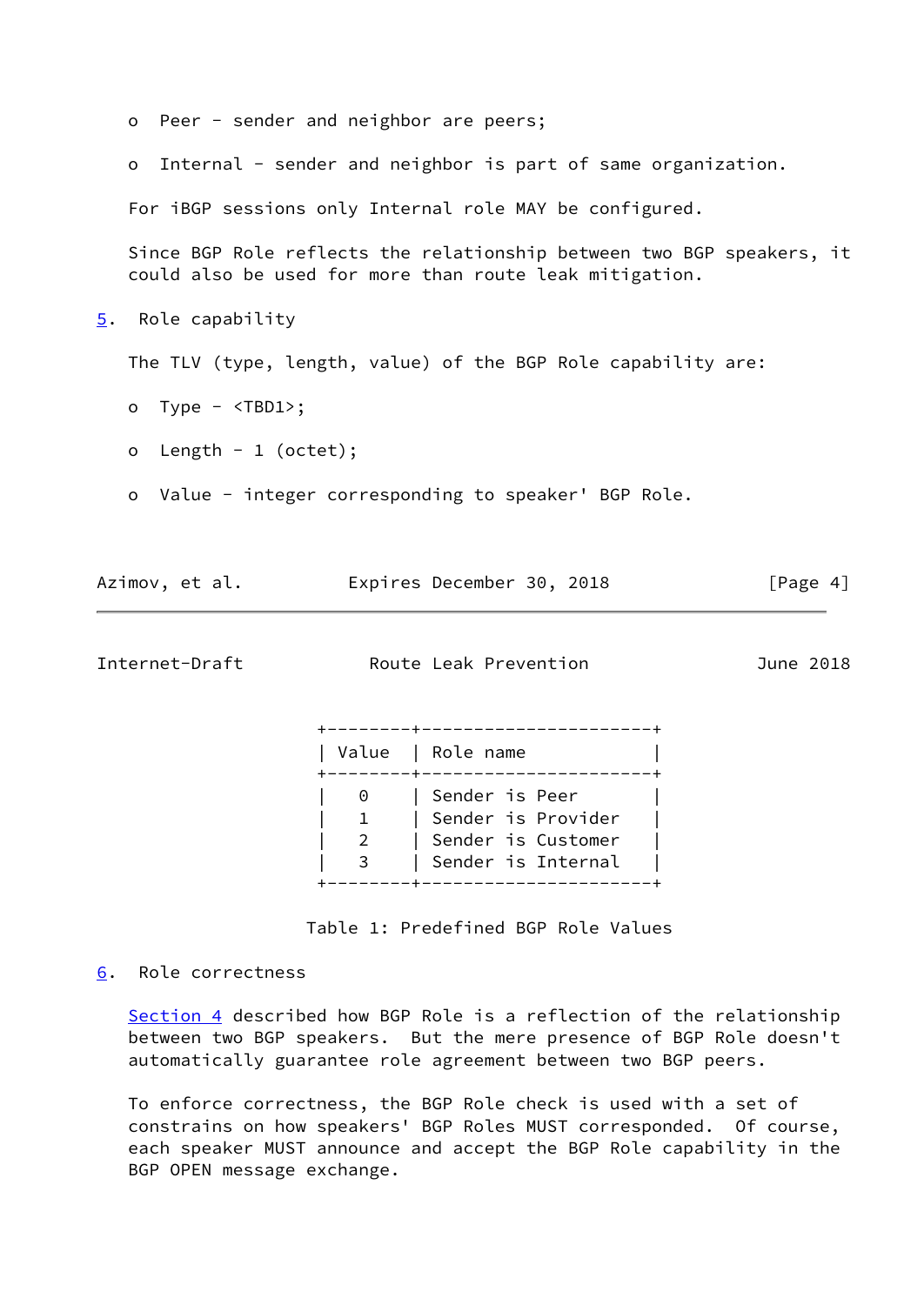If a speaker receives a BGP Role capability, it MUST check value of the received capability with its own BGP Role (if it is set). The allowed pairings are (first a sender's Role, second the receiver's Role):

|                                          | Sender Role   Receiver Role              |
|------------------------------------------|------------------------------------------|
| Peer<br>Provider<br>Customer<br>Internal | Peer<br>Customer<br>Provider<br>Internal |

## Table 2: Allowed Role Capabilities

 In case of any other pair of roles, speaker MUST send a Role Mismatch Notification (code 2, sub-code <TBD2>).

<span id="page-5-0"></span>[6.1](#page-5-0). Strict mode

 A new BGP configuration option "strict mode" is defined with values of true or false. If set to true, then the speaker MUST refuse to establish a BGP session with peers which do not announce the BGP Role capability in their OPEN message. If a speaker rejects a connection, it MUST send a Connection Rejected Notification [\[RFC4486](https://datatracker.ietf.org/doc/pdf/rfc4486)]

| Azimov, et al. | Expires December 30, 2018 | [Page 5] |
|----------------|---------------------------|----------|
|----------------|---------------------------|----------|

<span id="page-5-2"></span>Internet-Draft Route Leak Prevention June 2018

 (Notification with error code 6, subcode 5). By default strict mode SHOULD be set to false for backward compatibility with BGP speakers, that do not yet support this mechanism.

<span id="page-5-1"></span>[7](#page-5-1). BGP Internal Only To Customer attribute

 The Internal Only To Customer (iOTC) attribute is a new optional, non-transitive BGP Path attribute with the Type Code <TBD3>. This attribute has zero length as it is used only as a flag.

There are three rules of iOTC attribute usage:

 1. The iOTC attribute MUST be added to all incoming routes if the receiver's Role is Customer or Peer;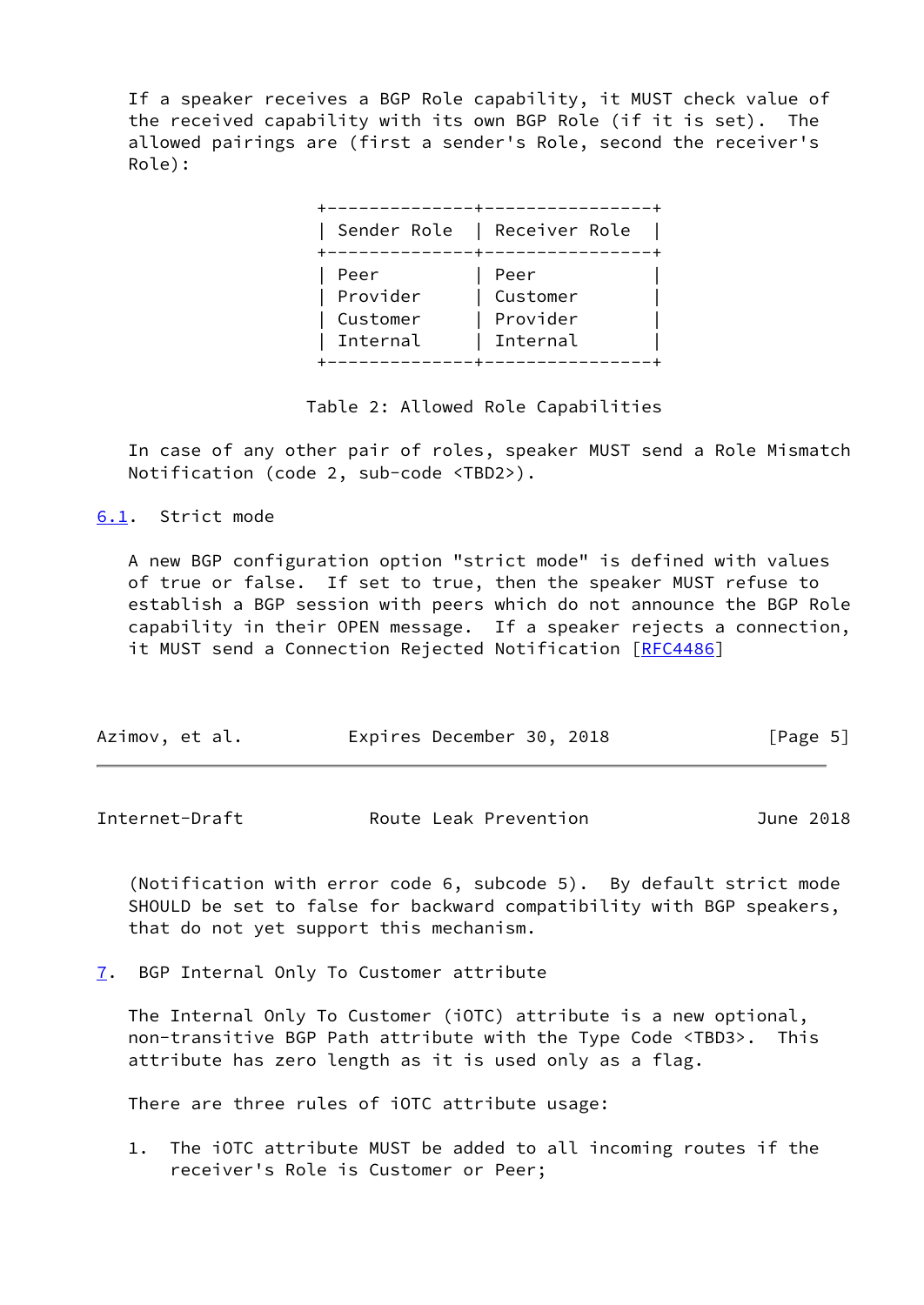- 2. Routes with the iOTC attribute set MUST NOT be announced by a sender whose Role is Customer or Peer;
- 3. A sender MUST NOT include this attribute in UPDATE messages if its Role is Customer, Provider or Peer. If it is contained in an UPDATE message from eBGP speaker and receiver's Role is Customer, Provider, Peer or unspecified, then this attribute MUST be removed.

 These three rules provide mechanism that strongly prevents route leak creation by an AS.

<span id="page-6-0"></span>[8](#page-6-0). Attribute or Community

 Having the relationship hard set by agreement between the two peers in BGP OPEN is critical; the routers enforce the relationship irrespective of operator configuration errors.

 Similarly, it is critical that the application of that relationship on prefix propagation using iOTC is enforced by the router(s), and minimally exposed to user misconfiguration. There is a question whether the iOTC marking should be an attribute or a well-known community.

 There is a long and sordid history of mis-configurations inserting incorrect communities, deleting communities, ignoring well-known community markings etc. In this mechanism's case, an operator could, for example, accidentally strip the well-known community on receipt.

 As opposed to communities, BGP attributes may not be generally modified or filtered by the operator. The router(s) enforce them. This is the desired property for the iOTC marking. Hence, this document specifies iOTC as an attribute.

| Azimov, et al. | Expires December 30, 2018 |  | [Page 6] |  |
|----------------|---------------------------|--|----------|--|
|                |                           |  |          |  |

<span id="page-6-2"></span>Internet-Draft Route Leak Prevention June 2018

#### <span id="page-6-1"></span>[9](#page-6-1). Compatibility with BGPsec

 As the iOTC field is non-transitive, it is not seen by or signed by BGPsec [\[I-D.ietf-sidr-bgpsec-protocol](#page-9-2)].

<span id="page-6-3"></span>[10.](#page-6-3) Additional Considerations

As the BGP Role reflects the relationship between neighbors, it can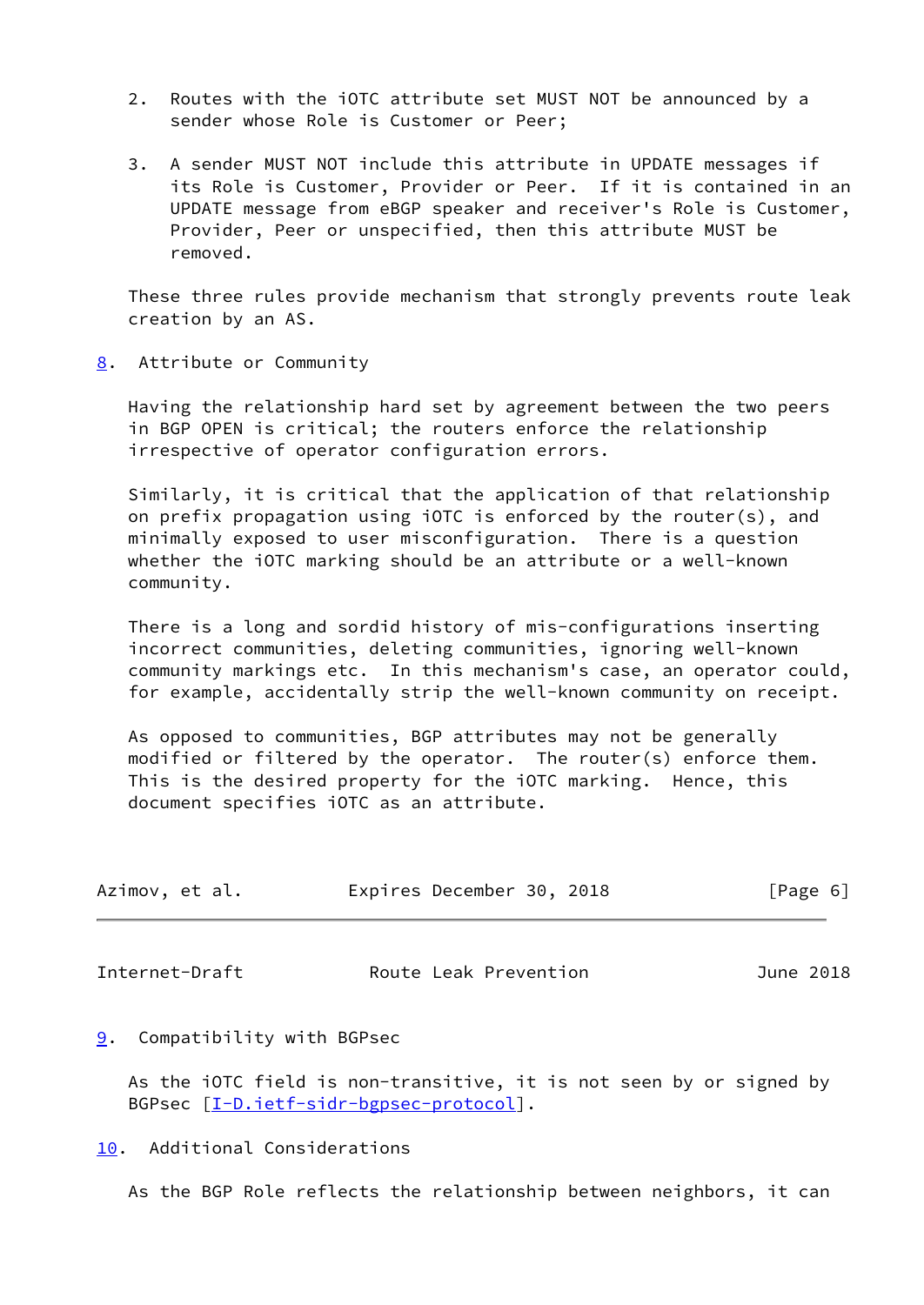also have other uses. As an example, BGP Role might affect route priority, or be used to distinguish borders of a network if a network consists of multiple AS.

 Though such uses may be worthwhile, they are not the goal of this document. Note that such uses would require local policy control.

 As BGP role configuration results in automatic creation of inbound/ outbound filters, existence of roles should be treated as existence of Import and Export policy. [[I-D.ietf-grow-bgp-reject\]](#page-8-4)

 This document doesn't provide any security measures to check correctness of iOTC usage if role isn't configured.

<span id="page-7-0"></span>[11.](#page-7-0) IANA Considerations

 This document defines a new Capability Codes option [to be removed upon publication: [http://www.iana.org/assignments/capability-codes/](http://www.iana.org/assignments/capability-codes/capability-codes) [capability-codes](http://www.iana.org/assignments/capability-codes/capability-codes).xhtml] [\[RFC5492](https://datatracker.ietf.org/doc/pdf/rfc5492)], named "BGP Role", assigned value <TBD1> . The length of this capability is 1.

 The BGP Role capability includes a Value field, for which IANA is requested to create and maintain a new sub-registry called "BGP Role Value". Assignments consist of Value and corresponding Role name. Initially this registry is to be populated with the data in Table 1. Future assignments may be made by a standard action procedure [\[RFC5226](https://datatracker.ietf.org/doc/pdf/rfc5226)].

 This document defines new subcode, "Role Mismatch", assigned value <TBD2> in the OPEN Message Error subcodes registry [to be removed upon publication: [http://www.iana.org/assignments/bgp-parameters/bgp](http://www.iana.org/assignments/bgp-parameters/bgp-parameters) [parameters](http://www.iana.org/assignments/bgp-parameters/bgp-parameters).xhtml#bgp-parameters-6] [[RFC4271\]](https://datatracker.ietf.org/doc/pdf/rfc4271).

 This document defines a new optional, non-transitive BGP Path Attributes option, named "Internal Only To Customer", assigned value <TBD3> [To be removed upon publication: [http://www.iana.org/assignments/bgp-parameters/bgp](http://www.iana.org/assignments/bgp-parameters/bgp-parameters) [parameters](http://www.iana.org/assignments/bgp-parameters/bgp-parameters).xhtml#bgp-parameters-2] [[RFC4271\]](https://datatracker.ietf.org/doc/pdf/rfc4271). The length of this attribute is 0.

| Azimov, et al. | Expires December 30, 2018 |  | [Page 7] |
|----------------|---------------------------|--|----------|
|----------------|---------------------------|--|----------|

<span id="page-7-1"></span>

<span id="page-7-2"></span>Internet-Draft **Route Leak Prevention** June 2018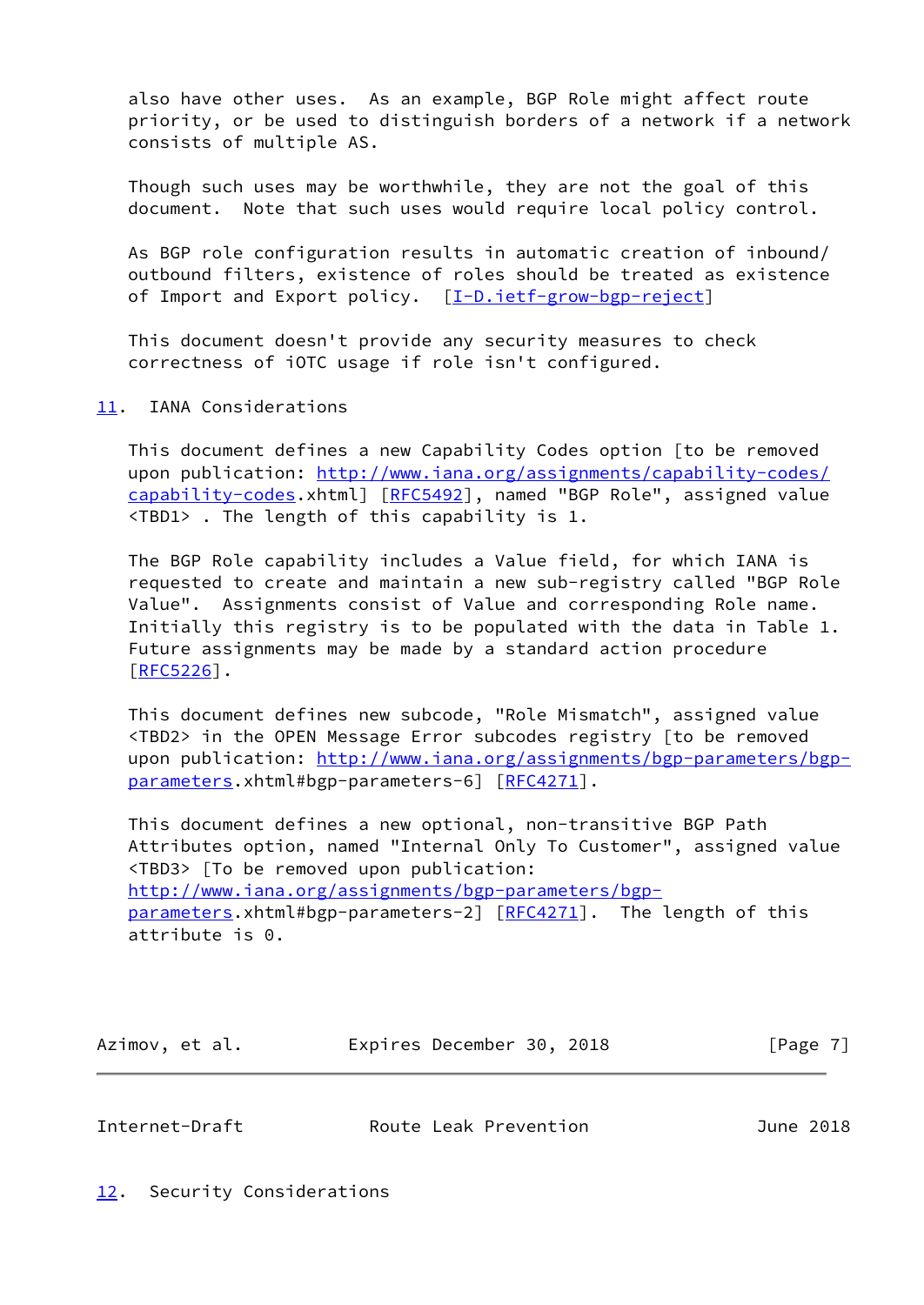This document proposes a mechanism for prevention of route leaks that are the result of BGP policy misconfiguration.

 Deliberate sending of a known conflicting BGP Role could be used to sabotage a BGP connection. This is easily detectable.

 BGP Role is disclosed only to an immediate BGP neighbor, so it will not itself reveal any sensitive information to third parties.

<span id="page-8-0"></span>[13.](#page-8-0) Acknowledgments

 The authors wish to thank Douglas Montgomery, Brian Dickson, Andrei Robachevsky and Daniel Ginsburg for their contributions to a variant of this work.

- <span id="page-8-1"></span>[14.](#page-8-1) References
- <span id="page-8-2"></span>[14.1](#page-8-2). Normative References
	- [RFC2119] Bradner, S., "Key words for use in RFCs to Indicate Requirement Levels", [BCP 14](https://datatracker.ietf.org/doc/pdf/bcp14), [RFC 2119](https://datatracker.ietf.org/doc/pdf/rfc2119), DOI 10.17487/RFC2119, March 1997, [<https://www.rfc](https://www.rfc-editor.org/info/rfc2119) [editor.org/info/rfc2119](https://www.rfc-editor.org/info/rfc2119)>.
	- [RFC4271] Rekhter, Y., Ed., Li, T., Ed., and S. Hares, Ed., "A Border Gateway Protocol 4 (BGP-4)", [RFC 4271,](https://datatracker.ietf.org/doc/pdf/rfc4271) DOI 10.17487/RFC4271, January 2006, [<https://www.rfc](https://www.rfc-editor.org/info/rfc4271) [editor.org/info/rfc4271](https://www.rfc-editor.org/info/rfc4271)>.
	- [RFC4486] Chen, E. and V. Gillet, "Subcodes for BGP Cease Notification Message", [RFC 4486](https://datatracker.ietf.org/doc/pdf/rfc4486), DOI 10.17487/RFC4486, April 2006, [<https://www.rfc-editor.org/info/rfc4486](https://www.rfc-editor.org/info/rfc4486)>.
	- [RFC5492] Scudder, J. and R. Chandra, "Capabilities Advertisement with BGP-4", [RFC 5492](https://datatracker.ietf.org/doc/pdf/rfc5492), DOI 10.17487/RFC5492, February 2009, [<https://www.rfc-editor.org/info/rfc5492](https://www.rfc-editor.org/info/rfc5492)>.
- <span id="page-8-3"></span>[14.2](#page-8-3). Informative References

<span id="page-8-4"></span>[I-D.ietf-grow-bgp-reject]

 Mauch, J., Snijders, J., and G. Hankins, "Default EBGP Route Propagation Behavior Without Policies", [draft-ietf](https://datatracker.ietf.org/doc/pdf/draft-ietf-grow-bgp-reject-08) [grow-bgp-reject-08](https://datatracker.ietf.org/doc/pdf/draft-ietf-grow-bgp-reject-08) (work in progress), May 2017.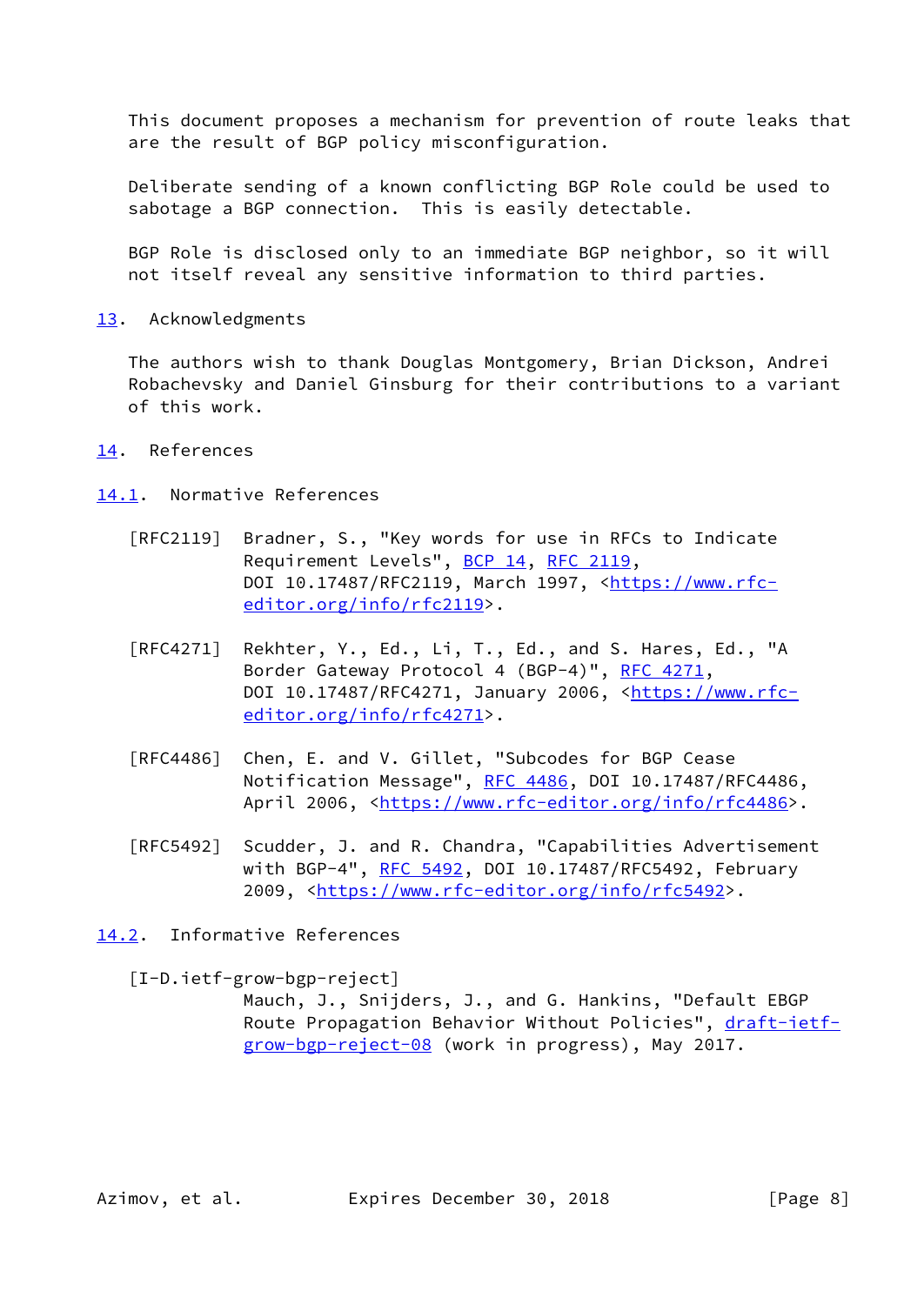<span id="page-9-0"></span>

| Internet-Draft | Route Leak Prevention | June 2018 |  |
|----------------|-----------------------|-----------|--|
|                |                       |           |  |

- <span id="page-9-1"></span> [I-D.ietf-grow-route-leak-problem-definition] Sriram, K., Montgomery, D., McPherson, D., Osterweil, E., and B. Dickson, "Problem Definition and Classification of BGP Route Leaks", [draft-ietf-grow-route-leak-problem](https://datatracker.ietf.org/doc/pdf/draft-ietf-grow-route-leak-problem-definition-06) [definition-06](https://datatracker.ietf.org/doc/pdf/draft-ietf-grow-route-leak-problem-definition-06) (work in progress), May 2016.
- [I-D.ietf-idr-route-leak-detection-mitigation] Sriram, K., Montgomery, D., Dickson, B., Patel, K., and A. Robachevsky, "Methods for Detection and Mitigation of BGP Route Leaks", [draft-ietf-idr-route-leak-detection](https://datatracker.ietf.org/doc/pdf/draft-ietf-idr-route-leak-detection-mitigation-03) [mitigation-03](https://datatracker.ietf.org/doc/pdf/draft-ietf-idr-route-leak-detection-mitigation-03) (work in progress), May 2016.
- <span id="page-9-2"></span> [I-D.ietf-sidr-bgpsec-protocol] Lepinski, M. and K. Sriram, "BGPsec Protocol Specification", [draft-ietf-sidr-bgpsec-protocol-15](https://datatracker.ietf.org/doc/pdf/draft-ietf-sidr-bgpsec-protocol-15) (work in progress), March 2016.
- [RFC5226] Narten, T. and H. Alvestrand, "Guidelines for Writing an IANA Considerations Section in RFCs", [RFC 5226](https://datatracker.ietf.org/doc/pdf/rfc5226), DOI 10.17487/RFC5226, May 2008, <[https://www.rfc](https://www.rfc-editor.org/info/rfc5226) [editor.org/info/rfc5226](https://www.rfc-editor.org/info/rfc5226)>.

Authors' Addresses

 Alexander Azimov Qrator Labs

Email: aa@qrator.net

 Eugene Bogomazov Qrator Labs

Email: eb@qrator.net

 Randy Bush Internet Initiative Japan

Email: randy@psg.com

 Keyur Patel Arrcus, Inc.

Email: keyur@arrcus.com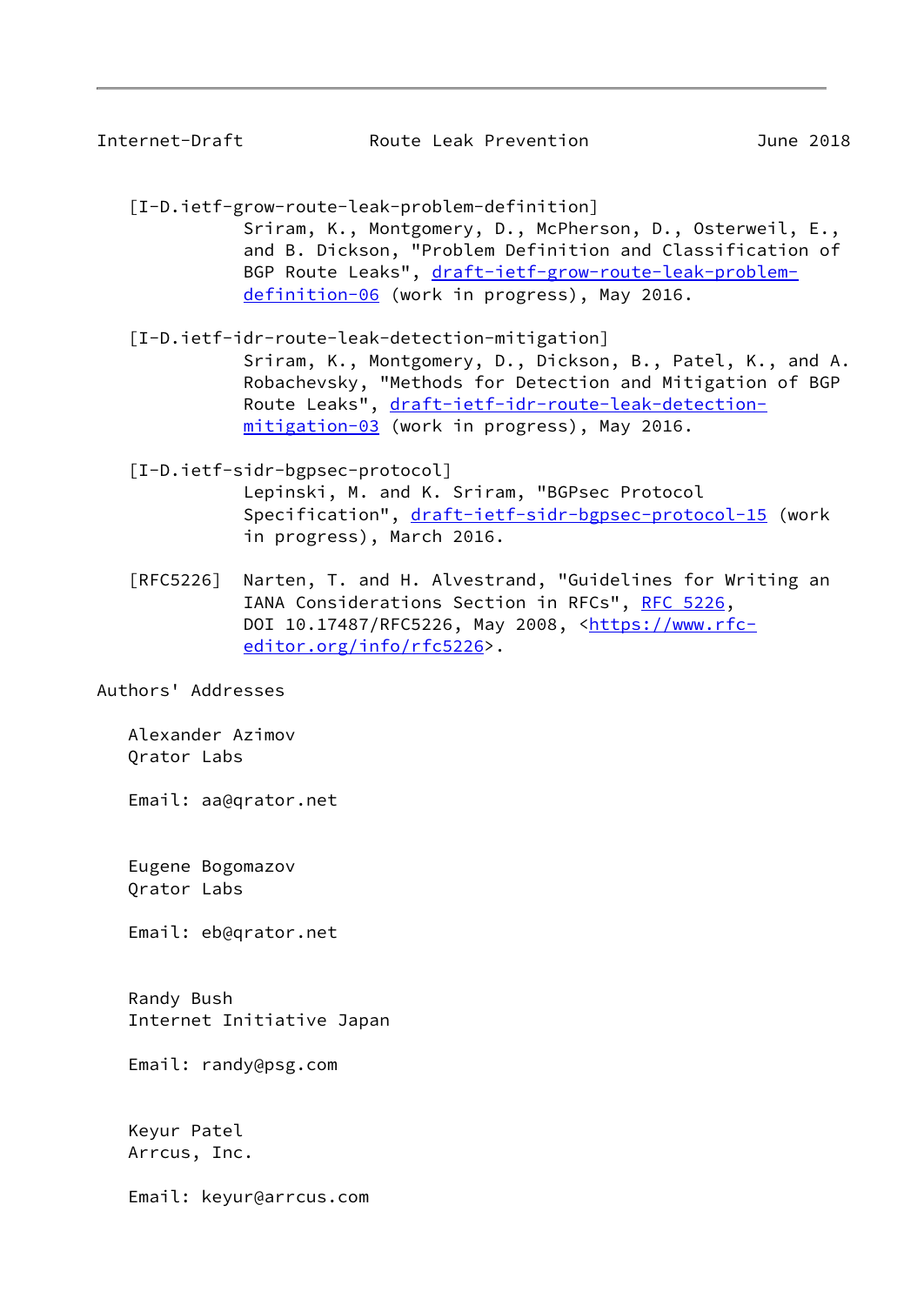Internet-Draft Route Leak Prevention June 2018

 Kotikalapudi Sriram US NIST

Email: ksriram@nist.gov